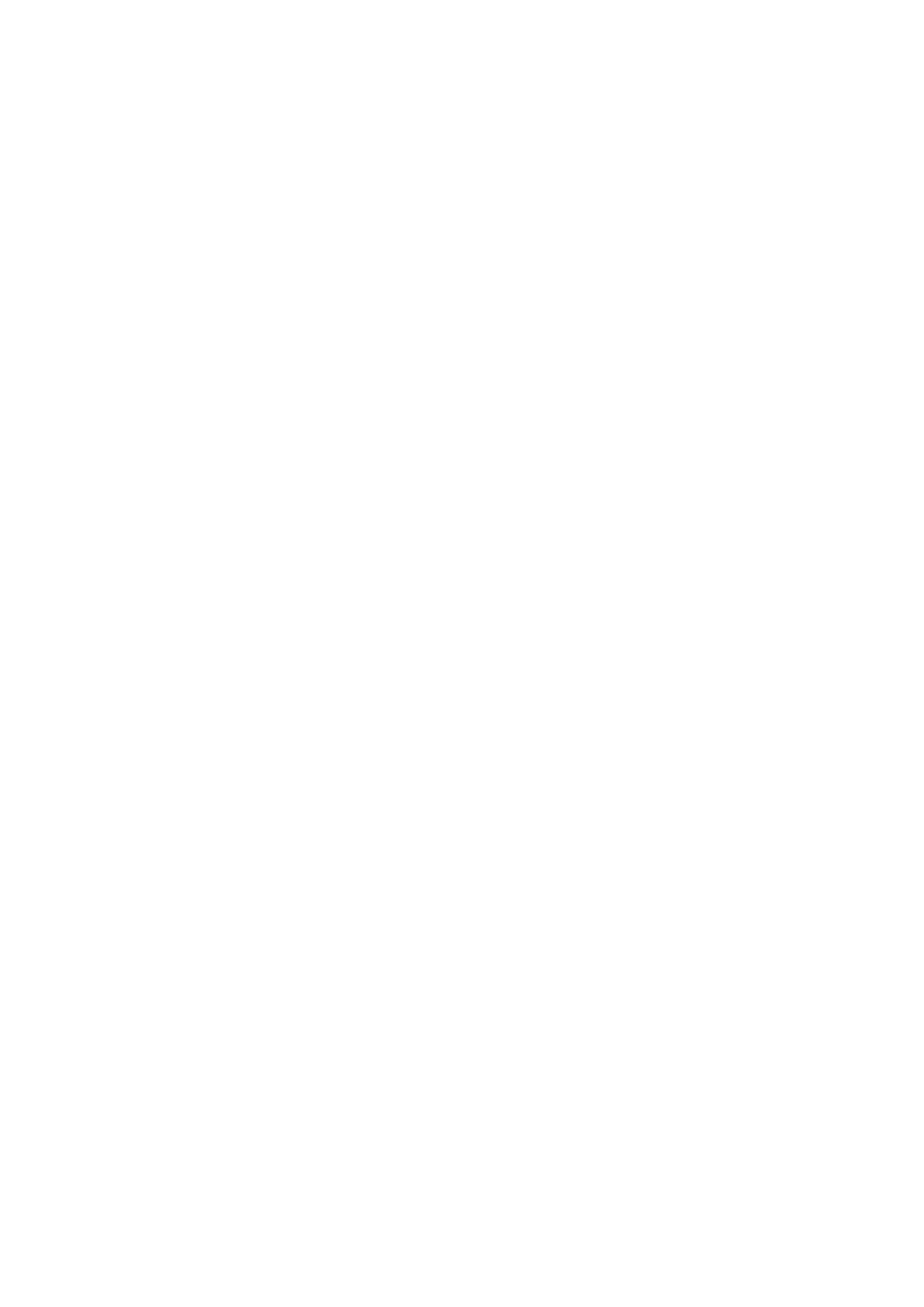# **TABLE OF CONTENTS**

| 2. |  |
|----|--|
| 3. |  |
| 4. |  |
| 5. |  |
|    |  |
|    |  |
|    |  |
|    |  |
|    |  |
|    |  |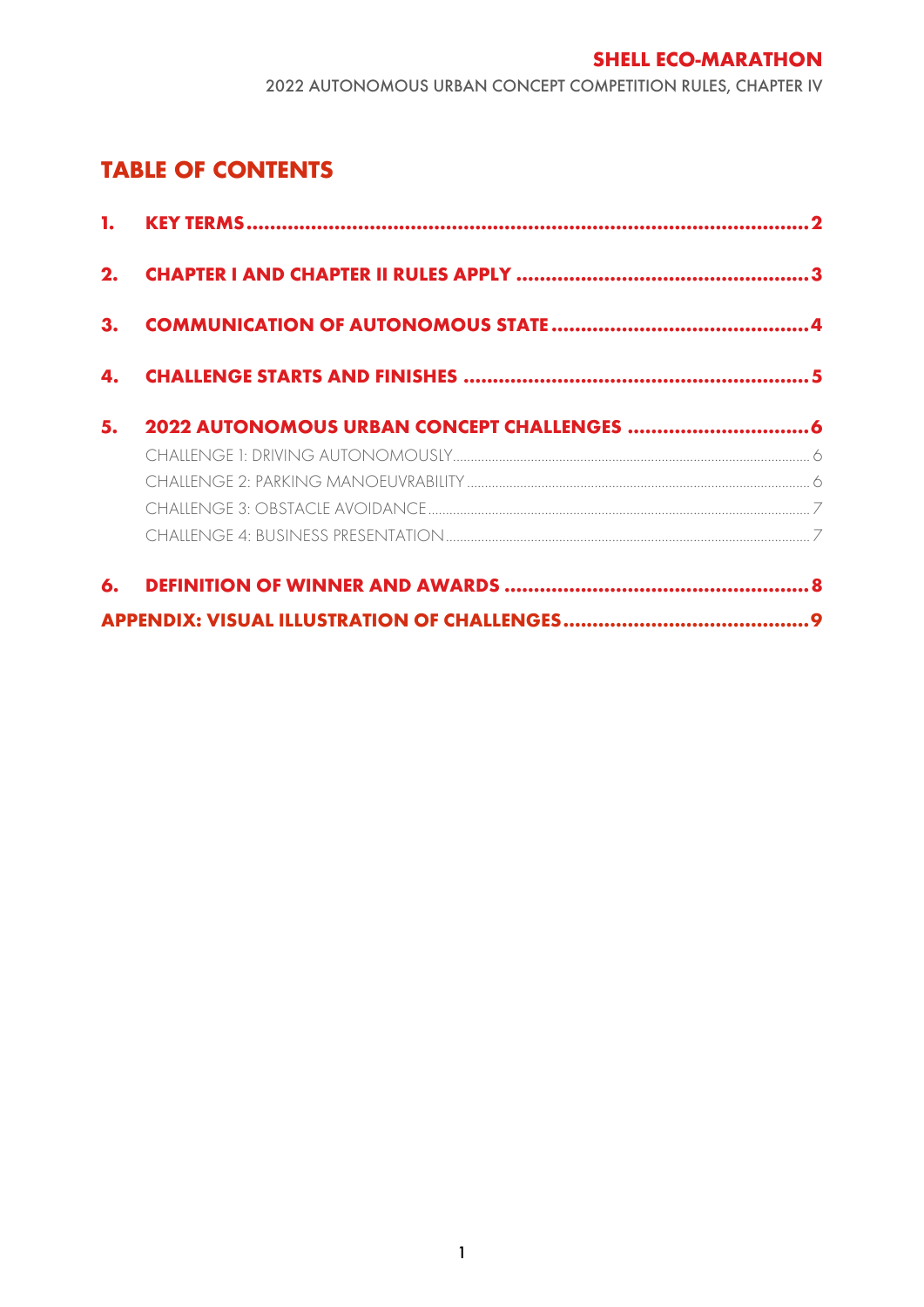#### 2022 AUTONOMOUS URBAN CONCEPT COMPETITION RULES, CHAPTER IV

# <span id="page-3-0"></span>**1. KEY TERMS**

The Shell Eco-marathon Autonomous Urban Concept Competition 2022 will take place during Shell Ecomarathon France II 2022 from July 3 – July 6, 2022, at the Circuit Paul Armagnac, Nogaro in France. Both competitions are organised by Shell International Limited (which is incorporated and registered in England with company number 3075807, address: Shell Centre, York Road, London, SE1 7NA, UK).

Where terms have already been defined in the [Shell Eco-marathon 2022 Official Rules, Chapter I,](https://base.makethefuture.shell/en_gb/service/api/home/shell-eco-marathon/global-rules/_jcr_content/root/content/document_listing/items/download_595134961.stream/1630485146156/38a7abe7331aaa24603d0e8b158565cc726ab78d/shell-eco-marathon-2022-official-rules-chapter-i.pdf) and in the [Shell Eco-marathon France II 2022 Rules, Chapter II,](https://base.makethefuture.shell/en_gb/service/api/home/shell-eco-marathon/2022-programme/on-track/france-ii/_jcr_content/root/content/document_listing/items/download.stream/1652884149406/e8b5c96a1178d7089d44c3c9eaa1a510fb13fd43/shell-eco-marathon-france-ii-2022-official-rules-chapter-ii.pdf) the same shall apply for the Shell Eco-marathon Autonomous Urban Concept Competition 2022 Rules, Chapter IV.

By fact of their entry, Participants accept all provisions in these Competition Rules and agree to abide by all decisions made by the Organisers. The Organisers reserve the right to add, modify or delete any Article of the Competition Rules.

All decisions made by the Organisers are final and binding.

<span id="page-3-1"></span>

| AUC                     | Autonomous Urban Concept Competition                                                                                                                                                                                                                                                                                     |
|-------------------------|--------------------------------------------------------------------------------------------------------------------------------------------------------------------------------------------------------------------------------------------------------------------------------------------------------------------------|
| Autonomous System       | The computer hardware, software and sensor system fitted to an Urban<br>Concept car, including all power supplies, cables, and connectors                                                                                                                                                                                |
| Digital map             | A digital representation of the environment in which the autonomous vehicle<br>will operate                                                                                                                                                                                                                              |
| Communications protocol | A specification of all the message types and content between two computer<br>systems                                                                                                                                                                                                                                     |
| OBC                     | Refers to the Shell On-Board Computer, energy sensors, antennae and<br>necessary cables and fittings. The OBC is used separately and in parallel to<br>any other computing systems present in the vehicle. Computer systems<br>integrated by teams shall be referred to in this document as Internal<br>computer systems |
| ICS                     | Vehicle Internal Computer Systems                                                                                                                                                                                                                                                                                        |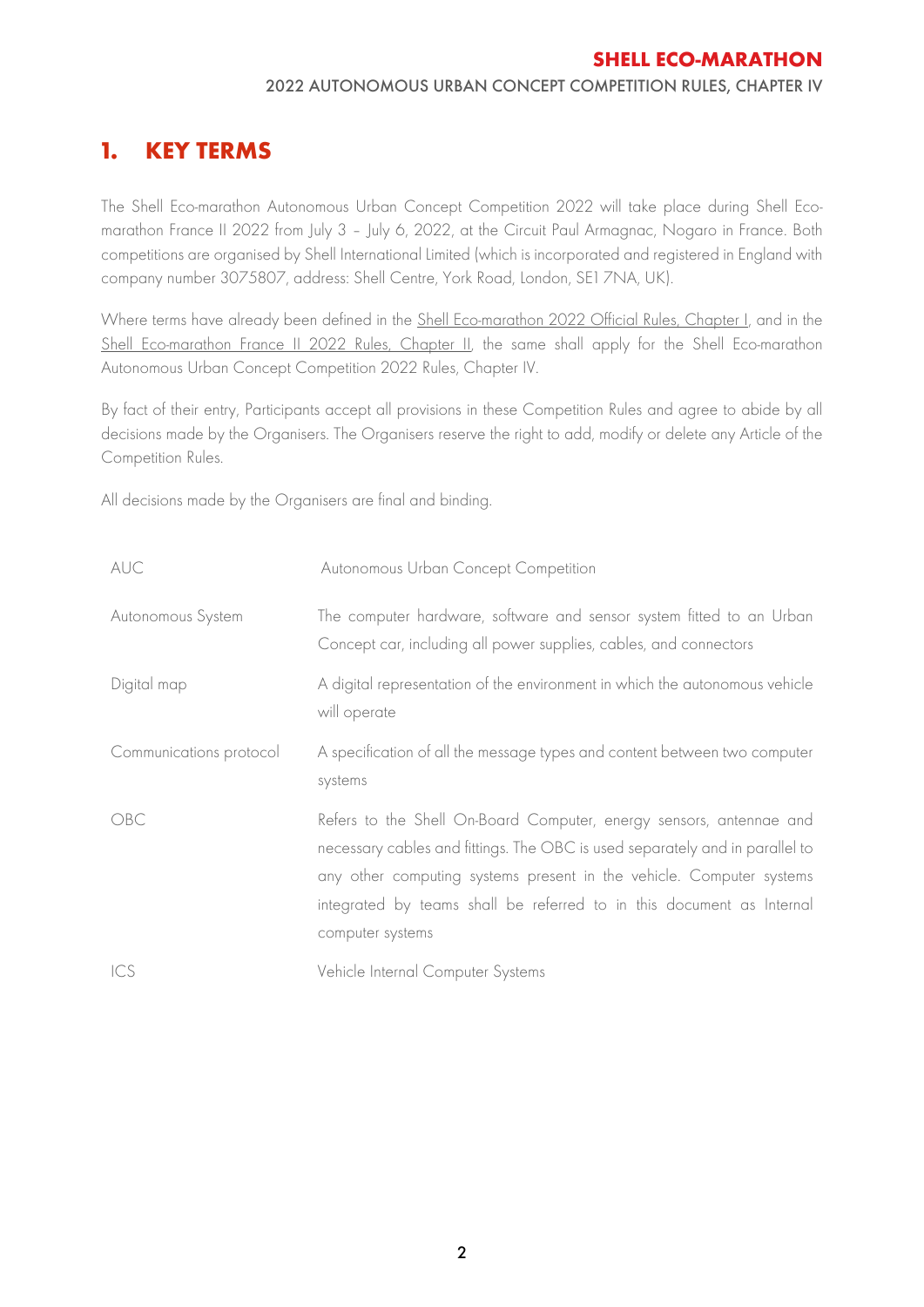# **2. CHAPTER I AND CHAPTER II RULES APPLY**

- a) The Shell Eco-marathon 2022 Chapter I and Chapter II Rules both apply to the Autonomous Urban Concept Competition.
	- i. The only exceptions to the Chapter I Rules are:
		- 1. External appendages are allowed for autonomous sensors.
		- 2. A reasonable vehicle weight increase is allowed for the addition of a computer and mechanical actuators.
	- ii. The only exceptions to the Chapter II Rules are:
		- 1. Section 4 Competition/Practice
		- 2. Section 6 Trophies, Prizes and Awards
- b) Teams must pass Technical and Safety Inspection to compete in the AUC.
- c) Additional technical scrutiny will be applied to determine that the autonomous hardware is attached securely, wired neatly, vented properly, and does not compromise the safety features of the vehicle.
- d) A specific Drivers and Team Manager daily briefing will be given, presence is mandatory.
- e) The Driver must be present in the vehicle during each challenge and ready to take control and stop the vehicle if needed.
- f) A panic button must be installed in the driver compartment. If the panic button is pressed, it must cause the autonomous system to instantaneously disengage. The panic button may be independent of the emergency stop.
- g) The Organisers may change the Chapter IV Rules at any time as the Autonomous Urban Concept Competition is currently in a development phase.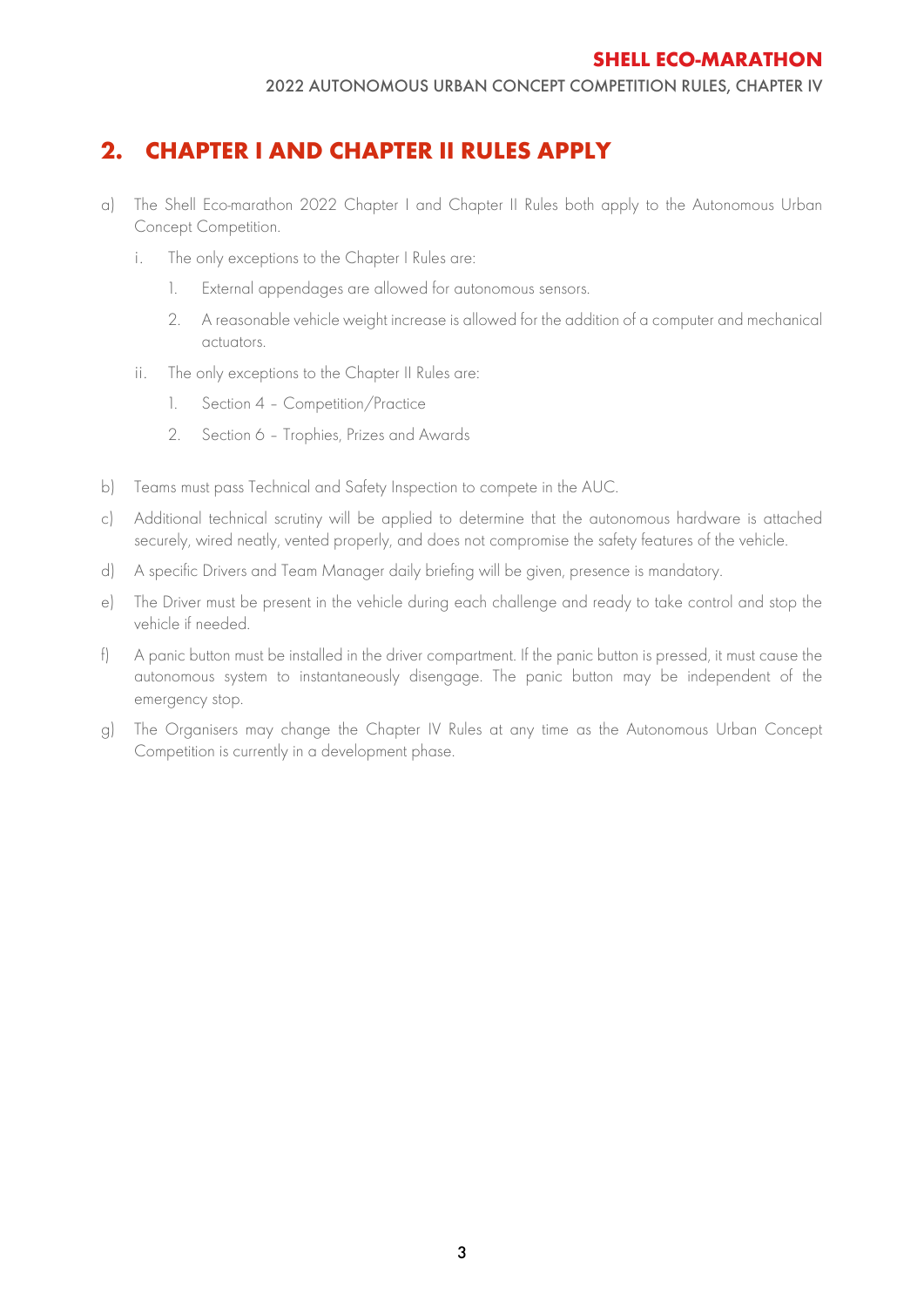2022 AUTONOMOUS URBAN CONCEPT COMPETITION RULES, CHAPTER IV

# <span id="page-5-0"></span>**3. COMMUNICATION OF AUTONOMOUS STATE**

- a) Teams shall install lighting on the outside of the vehicle that is visible from all sides and indicates whether the car is being driven autonomously (by the ICS) or manually by the Driver. These lights shall be controlled by the ICS system and may not be activated or deactivated by the driver or remotely.
- b) The Driver must hold their hands up to be clearly visible through the vehicle windows during each autonomous challenge.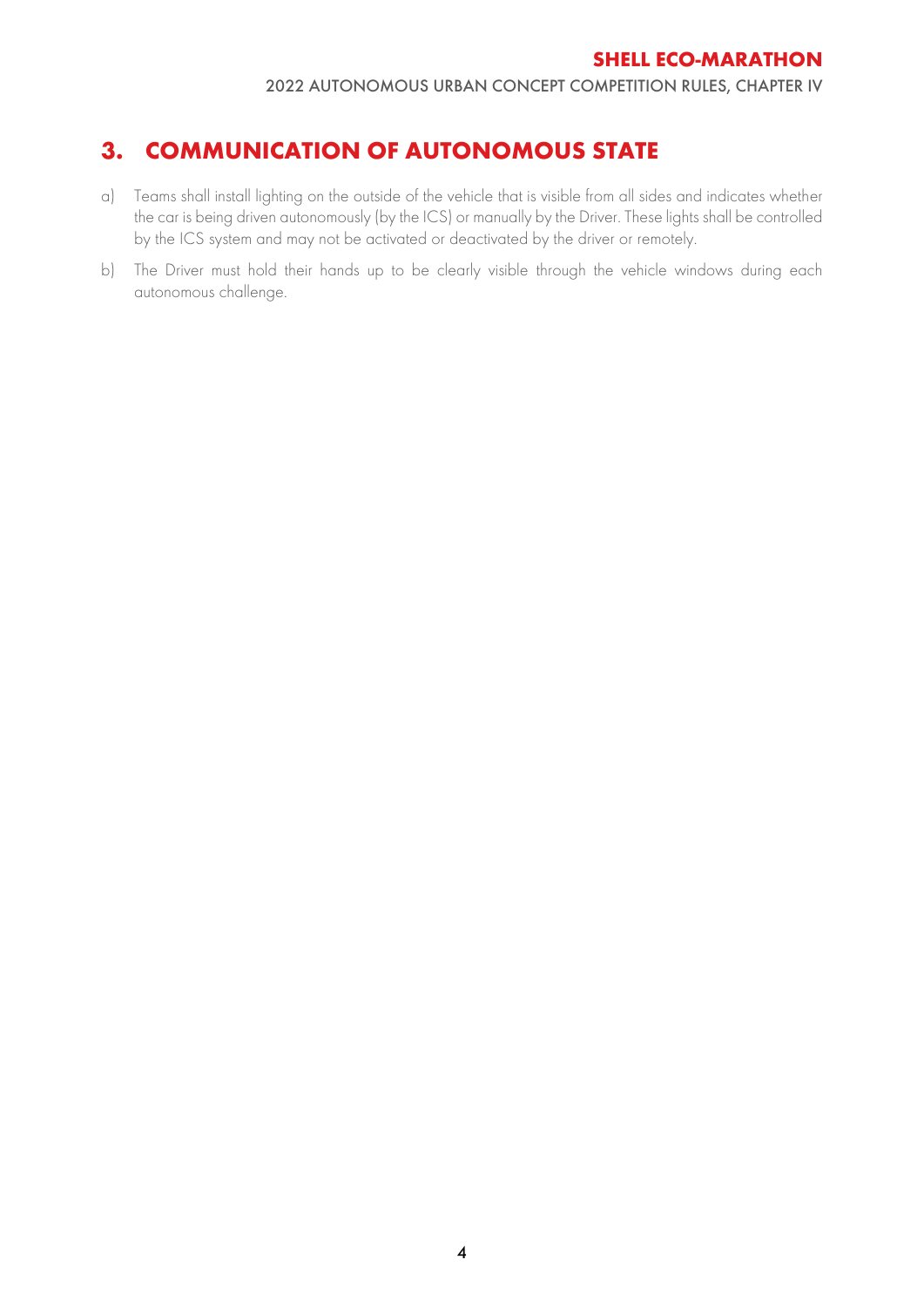# <span id="page-6-0"></span>**4. CHALLENGE STARTS AND FINISHES**

All AUC challenges will follow a similar process.

- a) Track sections used for these challenges will be defined with the following track markings and structures:
	- i. Start line
	- ii. Finish line
	- iii. Lines and markings on track, depending on requirements of challenge
- b) Before the start signal, vehicles will wait behind the start line.
- c) Upon the start signal, the vehicle will begin the challenge from a defined position on the track. The vehicle must be in autonomous mode before the front of the vehicle crosses the start line.
- d) Teams will have a time limit of 120 seconds from the start signal to start their attempt. If the team cannot start in this time, they must move aside to give the next team a chance to start.
- e) The timing for each challenge will begin when the vehicle crosses the start line.
- f) The challenge timing will stop when the challenge time ends, when the vehicle crosses the finish line, or when the vehicle fails to complete a key component of the challenge.
- g) Once the front of the vehicle has crossed the start line, any contact between the vehicle and track barriers or obstacles, or at least one wheel crossing a track boundary, will invalidate the attempt.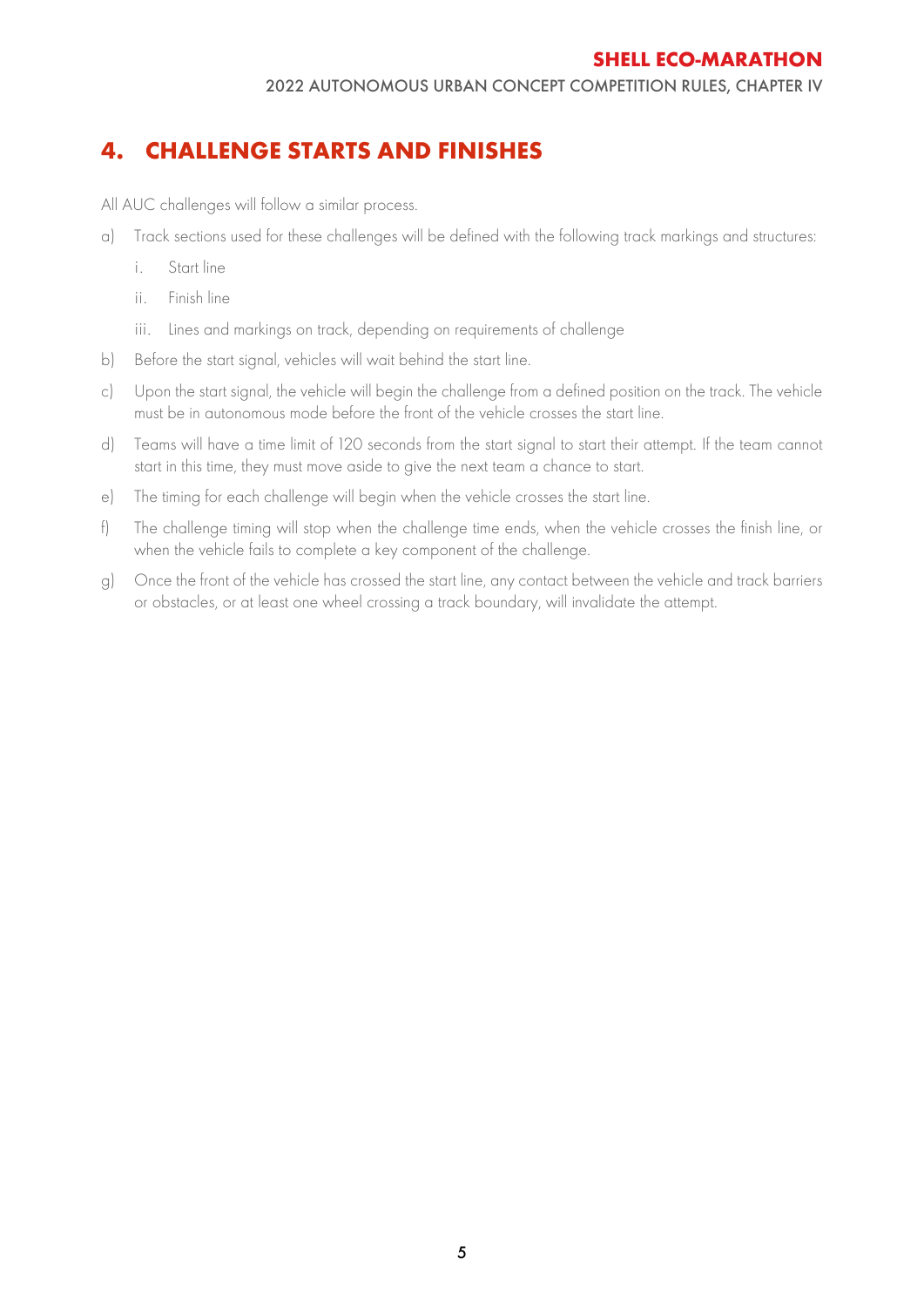# <span id="page-7-0"></span>**5. 2022 AUTONOMOUS URBAN CONCEPT CHALLENGES**

The challenges for the 2022 AUC are:

- 1. Driving Autonomously (35 points)
- 2. Parking Manoeuvrability (20 points)
- 3. Obstacle Avoidance (20 points)
- 4. Business Presentation (25 points)

## <span id="page-7-1"></span>CHALLENGE 1: DRIVING AUTONOMOUSLY

The goal of this challenge is for vehicles to drive autonomously over a fixed distance.

- a) Only one vehicle will attempt this challenge at a time.
- b) Teams will have a set number of attempts to complete the challenge (exact number of attempts to be announced prior to start of the competition).
- c) Any wheel crossing a track boundary, or any contact between the vehicle and the protective barriers, will result in an invalid attempt.
- d) If the autonomous state is disengaged at any point during the challenge, the attempt will be invalid.
- e) The speed limit is 25 km/h. The attempt will be invalid if the speed limit is exceeded.
- f) Teams will have a time limit of 12.5 minutes from the start of their attempt to complete their challenge.
- g) If the vehicle does not complete the challenge within the given time, the score will be based on the total distance completed.
- h) The team will receive a maximum of 35 points if they complete the challenge successfully. Judges will allocate points based on the distance completed 'truly autonomously'.

## <span id="page-7-2"></span>CHALLENGE 2: PARKING MANOEUVRABILITY

The parking manoeuvrability challenge will test the ability of vehicles to approach and stop within a designated parking space without touching any barriers.

- a) The parking manoeuvrability challenge will be held on a straight length with three rectangles 3 m long and 2 m wide marked on the track, representing parking spaces. Two parking spaces will be occupied with an object (at least 50 cm high, 1 m long and 1 m wide). Vehicles must drive to and stop with all four wheels inside the only available rectangle (i.e., not occupied by an object).
- b) If a vehicle wheel stops on or outside of the lines of rectangle, the attempt will be invalid.
- c) If any part of the vehicle contacts the block or a track barrier, the attempt will be invalid.
- d) Teams will have a time limit of 90 seconds from the start of their attempt to complete the challenge.
- e) The challenge will end when the vehicle has come to a complete stop.
- f) Teams will have a set number of attempts to complete the challenge (exact number of attempts to be announced prior to start of the competition).
- g) The team will receive a maximum of 20 points if they complete the challenge successfully. Judges will allocate points based on the completion and how 'truly autonomous' the attempt was.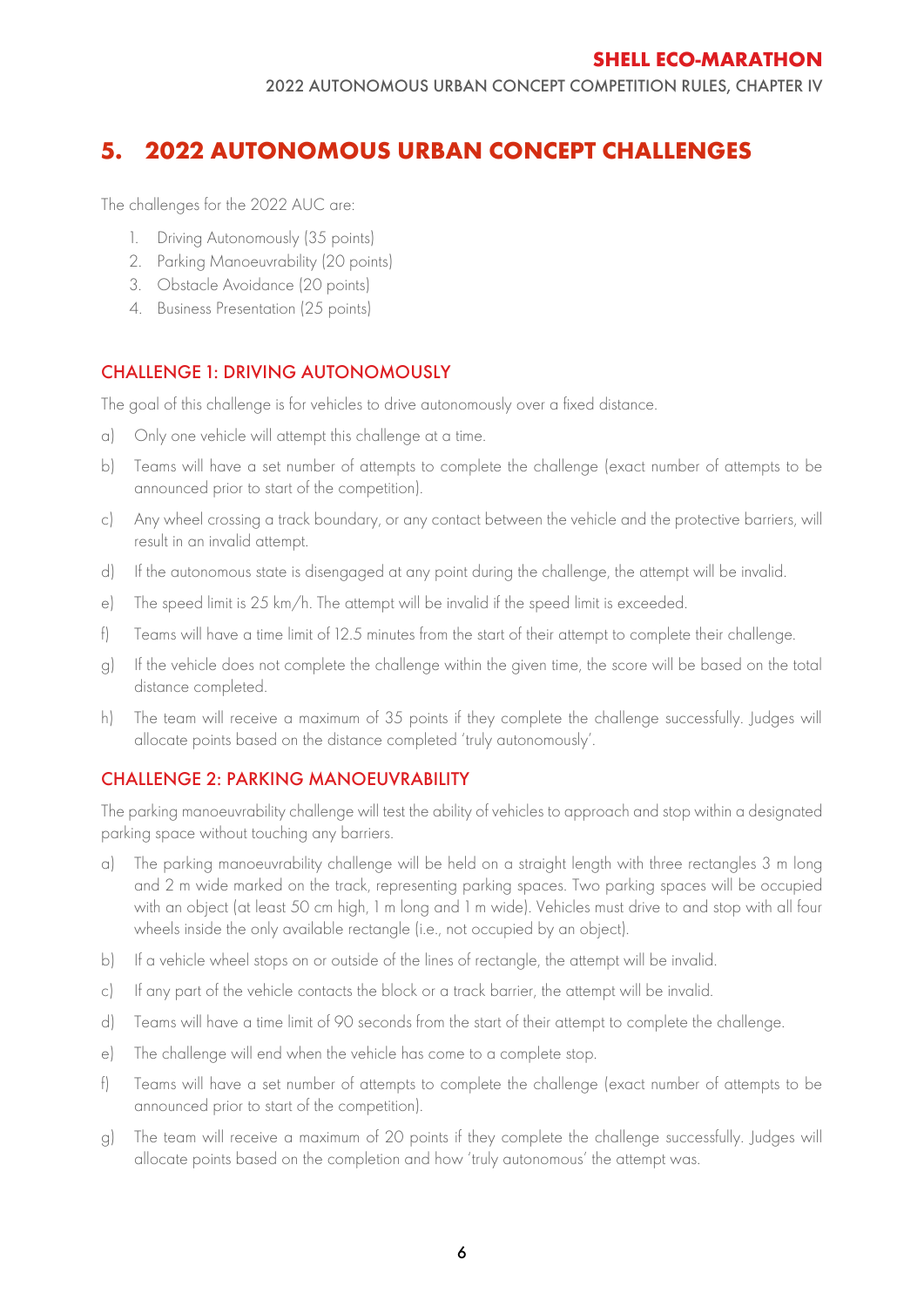#### 2022 AUTONOMOUS URBAN CONCEPT COMPETITION RULES, CHAPTER IV

### <span id="page-8-0"></span>CHALLENGE 3: OBSTACLE AVOIDANCE

This challenge will demonstrate the vehicle's ability to successfully navigate around road obstacles.

- a) The obstacle avoidance challenge will happen on a length of track of between 50 m and 80 m. A set of chicanes will be arranged on the track. As an element of surprise, the exact number and positioning of the chicanes will not be revealed by the Organisers until the day of the challenge.
- b) Teams will have a time limit of 90 seconds from the start of their attempt to complete the challenge.
- c) Any contact between the vehicle and the protective barriers or chicanes will result in an invalid attempt.
- d) Teams will have a set number of attempts to complete the challenge (exact number of attempts to be announced prior to start of the competition).
- e) The team will receive a maximum of 20 points if they complete the challenge successfully. Judges will allocate points based on the completion and how 'truly autonomous' the attempt was.

#### <span id="page-8-1"></span>CHALLENGE 4: BUSINESS PRESENTATION

This challenge requires teams to demonstrate their teamwork and describe the engineering processes behind their autonomous vehicle to a board of judges.

The judges will be looking for:

- i. Completion of autonomous challenges
- ii. Quality of autonomous systems
- iii. Management of financial resources
- iv. Demonstration of integrated engineering disciplines
- v. Consideration of energy efficiency and circular economy

The time limit for the business presentation is 20 minutes, not including question and answer time. Question and answer time will not exceed 10 minutes.

The team may receive up to 25 points for their business presentation. Partial points will be awarded per discretion of the judges.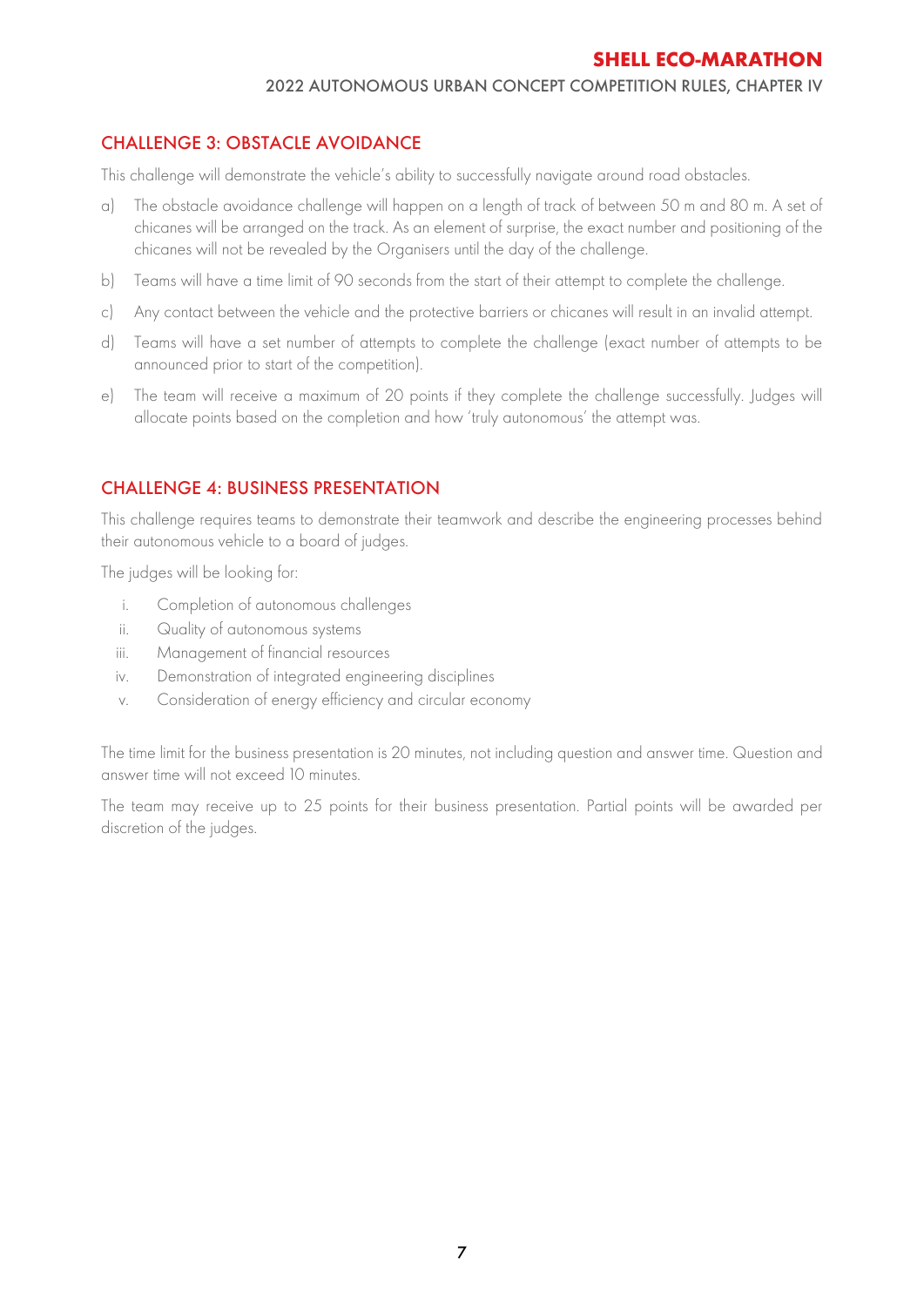2022 AUTONOMOUS URBAN CONCEPT COMPETITION RULES, CHAPTER IV

# <span id="page-9-0"></span>**6. DEFINITION OF WINNER AND AWARDS**

The winner of the 2022 Shell Eco-marathon Autonomous Urban Concept Competition will be the team with the highest accumulated points across the four challenges. In the event of a tie, the Organisers reserve the right to select the winning team.

A prize of \$ 1,500 will be given to the overall winner.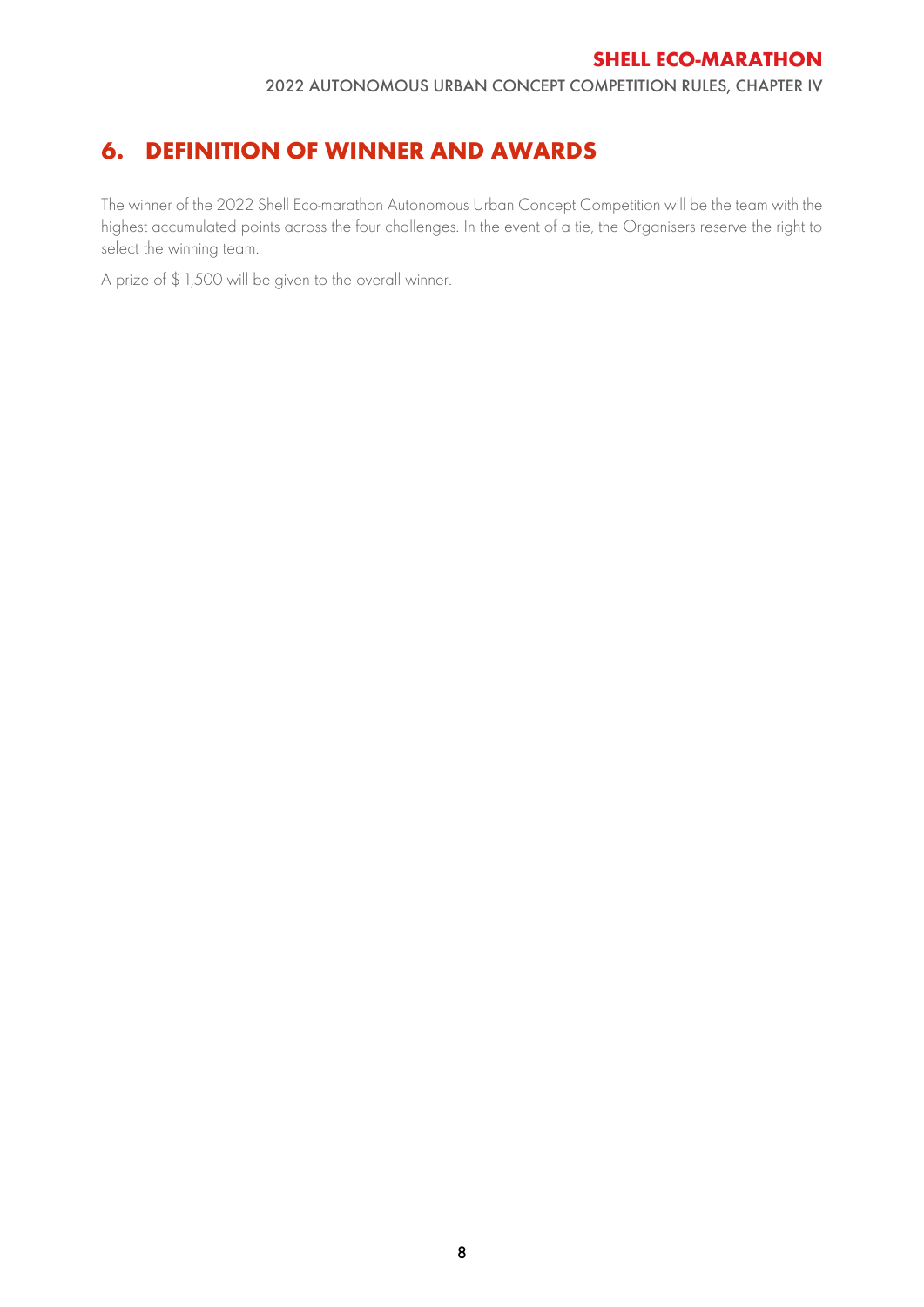#### 2022 AUTONOMOUS URBAN CONCEPT COMPETITION RULES, CHAPTER IV

## <span id="page-10-0"></span>**APPENDIX: VISUAL ILLUSTRATION OF CHALLENGES**

Please note that the following illustrations are intended to demonstrate the general principle of each challenge. These images do not represent the final challenge and track layouts are not to scale.



CHALLENGE 1 SCHEMATIC: AUTONOMOUS DRIVING



CHALLENGE 2 SCHEMATIC: PARKING MANOEUVRABILITY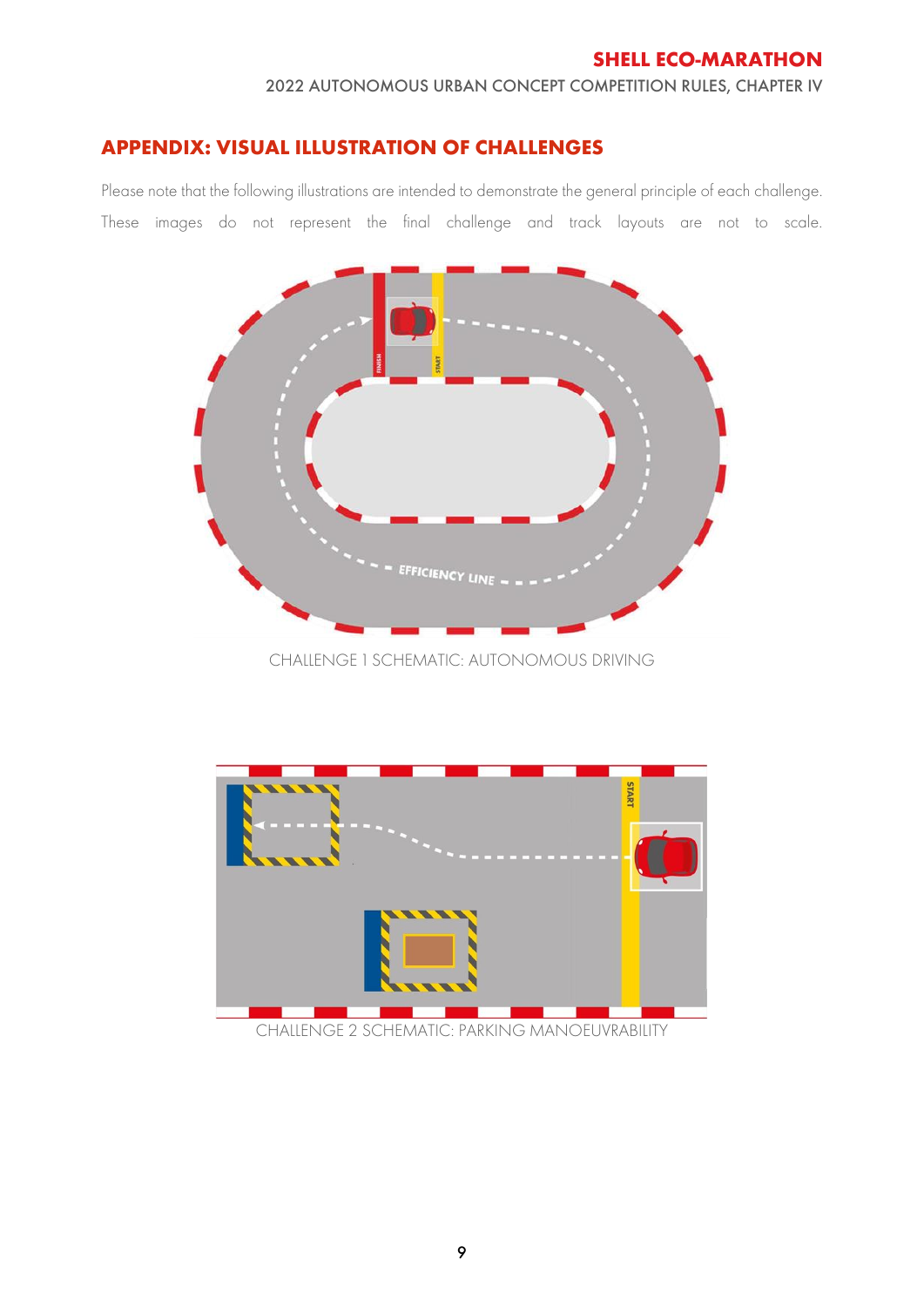2022 AUTONOMOUS URBAN CONCEPT COMPETITION RULES, CHAPTER IV



CHALLENGE 2 PHOTO: PARKING MANOEUVRABILITY



CHALLENGE 3 SCHEMATIC: OBSTACLE AVOIDANCE